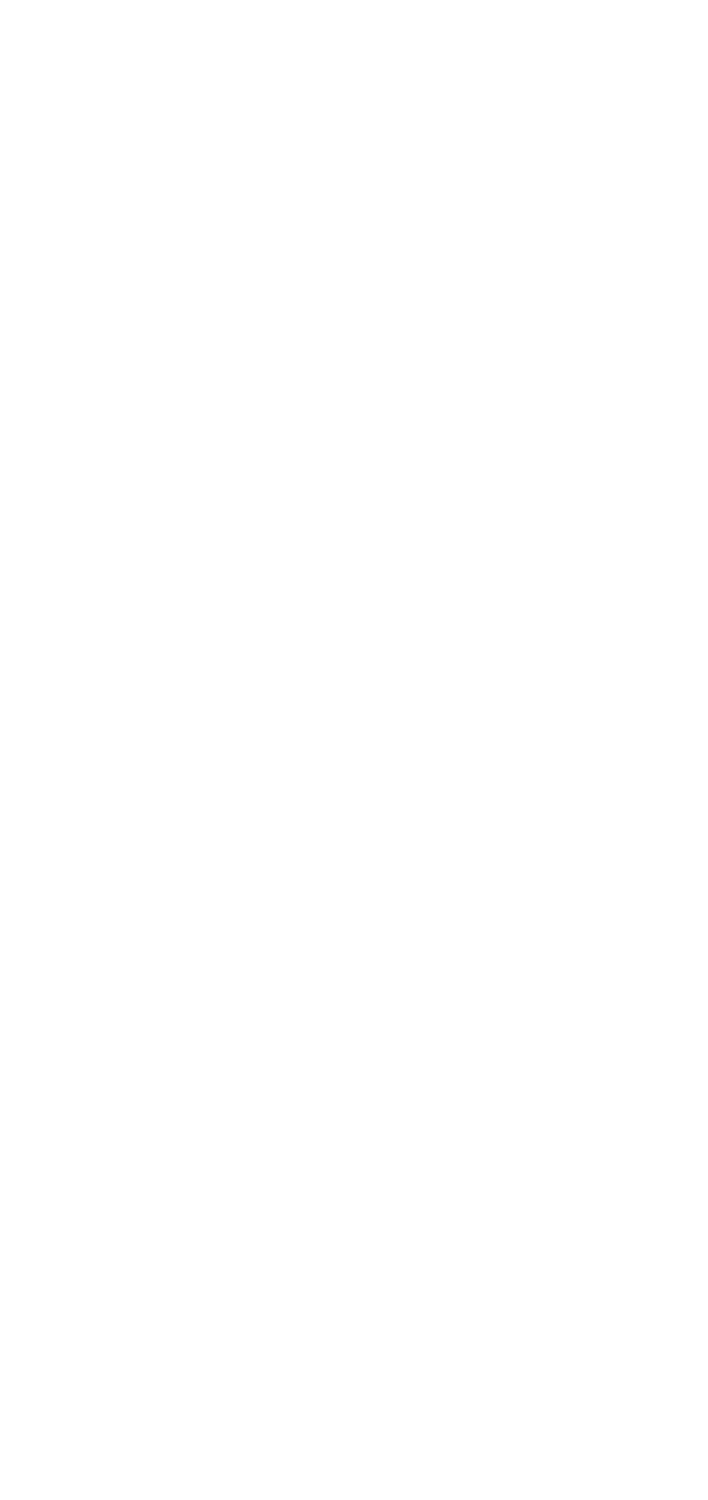# **Investment Objective and Policy**

With effect from 3 July 2017, the Sub-fund's Investment Objective and Policy has changed (please see Significant Changes section on page 21).

# **Prior to 3 July 2017**

The aim of this Sub-fund is to generate capital growth and income, and to keep the Sub-fund within a pre-determined risk profile. The Sub-fund's potential gains and losses are likely to be constrained by the aim to stay within the risk profile.

The Sub-fund will have exposure mainly to fixed income securities (both government and non-government) and cash, with some exposure to equities and property.

To obtain this exposure, the Sub-fund will invest predominantly in collective investment schemes which may also provide an indirect exposure to money market instruments, deposits, near cash and alternative asset classes (such as commodities). The Sub-fund will mainly invest in Index tracker schemes which are operated by Legal & General.

The Sub-fund may also invest directly in transferable securities (equity securities and fixed income securities), money market instruments, deposits, and cash and near cash.

The Sub-fund may hold derivatives for efficient portfolio management purposes.

The Sub-fund's risk profile is managed by restricting the types of assets held and the allocations of each asset type. The asset and allocation restrictions are set with reference to research carried out by an external agency and are based on the long term historic return and volatility of each asset type. This external agency has determined risk bands ranging between 1 to 10, with 10 being the highest. This Sub-fund aims to stay within band 3.

# **From 3 July 2017**

The aim of this Sub-fund is to generate capital growth and income, and to keep the Sub-fund within a pre-determined risk profile. The Sub-fund's potential gains and losses are likely to be constrained by the aim to stay within the risk profile.

The Sub-fund will have exposure to fixed income securities (both government and non-government) cash, equities and property. The Sub-fund will have a strong bias towards fixed income securities.

To obtain this exposure, the Sub-fund will invest at least 75% in collective investment schemes which may also provide an indirect exposure to money market instruments, deposits, near cash and alternative asset classes (such as commodities). The Sub-fund will mainly invest at least 50% in Index tracker schemes which are operated by Legal & General.

The Sub-fund may also invest directly in transferable securities (equity securities and fixed income securities), money market instruments, deposits, and cash and near cash.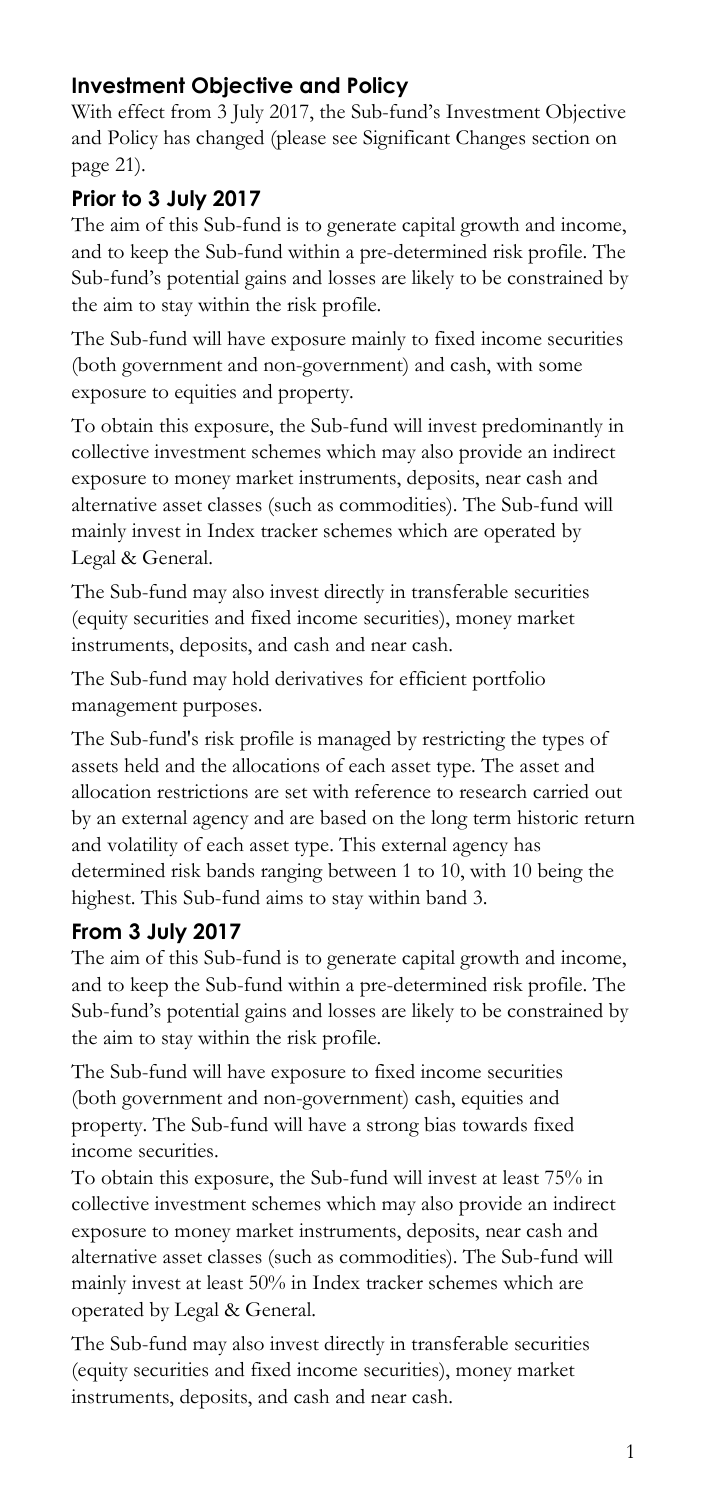# **Investment Objective and Policy continued**

The Sub-fund may hold derivatives for efficient portfolio management purposes only.

The Sub-fund's risk profile is managed by restricting the types of assets held and the allocations of each asset type. The asset and allocation restrictions are set with reference to research carried out by an external agency and are based on the long term historic return and volatility of each asset type. This external agency has determined risk bands ranging between 1 to 10, with 10 being the highest. This Sub-fund aims to stay within band 3.

### **Risk Profile**

### **Credit risk**

This Sub-fund invests in Collective Investment Schemes which hold financial securities such as bonds. With these investments, there is a risk of suffering loss due to a party not meeting its financial obligations. This risk is managed within the underlying funds by monitoring the financial stability of investments and companies, via credit ratings.

#### **Market risk**

Market risk arises mainly from uncertainty about future prices. It represents the potential loss the Sub-fund may suffer through holding market positions in the face of market movements. The Manager adheres to the investment guidelines and in this way, monitors and controls the exposure to risk from any type of security, sector or issuer.

#### **Interest rate risk**

This Sub-fund is invested in interest distributing funds. The performance of the Sub-fund may therefore be affected by changes in interest rates, through its holdings in these funds.

#### **Currency risk**

This Sub-fund is invested in Collective Investment Schemes which may invest in overseas financial securities. The performance of the Sub-fund may therefore be affected by changes in exchange rates. This risk is managed by the use of foreign currency futures, which aim to manage the effect of changing exchange rates.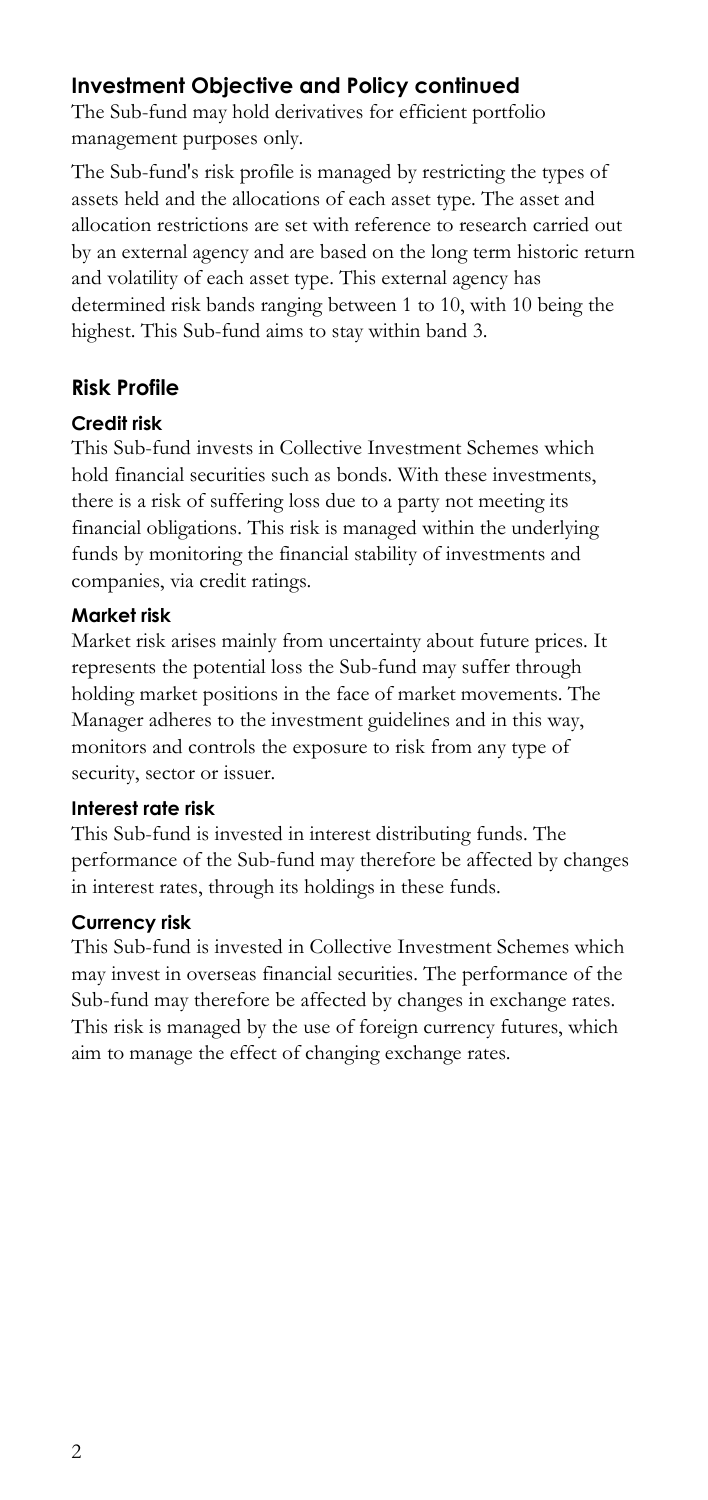# **Fund Facts**

| <b>Period Fnd Dates for Distributions:</b> |           | 15 Feb, 15 Aug |
|--------------------------------------------|-----------|----------------|
| Distribution Dates:                        |           | 15 Apr, 15 Oct |
| <b>Ongoing Charges Figures:</b>            | 15 Aug 17 | 15 Aug 16      |
| $R$ -Class*                                | 0.76%     |                |
| F-Class                                    | 0.50%     | 0.50%          |
| I-Class                                    | 0.31%     | 0.31%          |
| C-Class                                    | 0.24%     | 0.24%          |
| L-Class                                    | 0.06%     | 0.06%          |

\* R-Class launched 27 March 2017.

The Ongoing Charges Figure (OCF) is the ratio of the Sub-fund's total disclosable costs (excluding overdraft interest) and all costs suffered through holdings in underlying Collective Investment Schemes, to the average net assets of the Sub-fund.

The OCF is intended to provide a reliable figure which gives the most accurate measure of what it costs to invest in a fund and is calculated based on the last period's figures.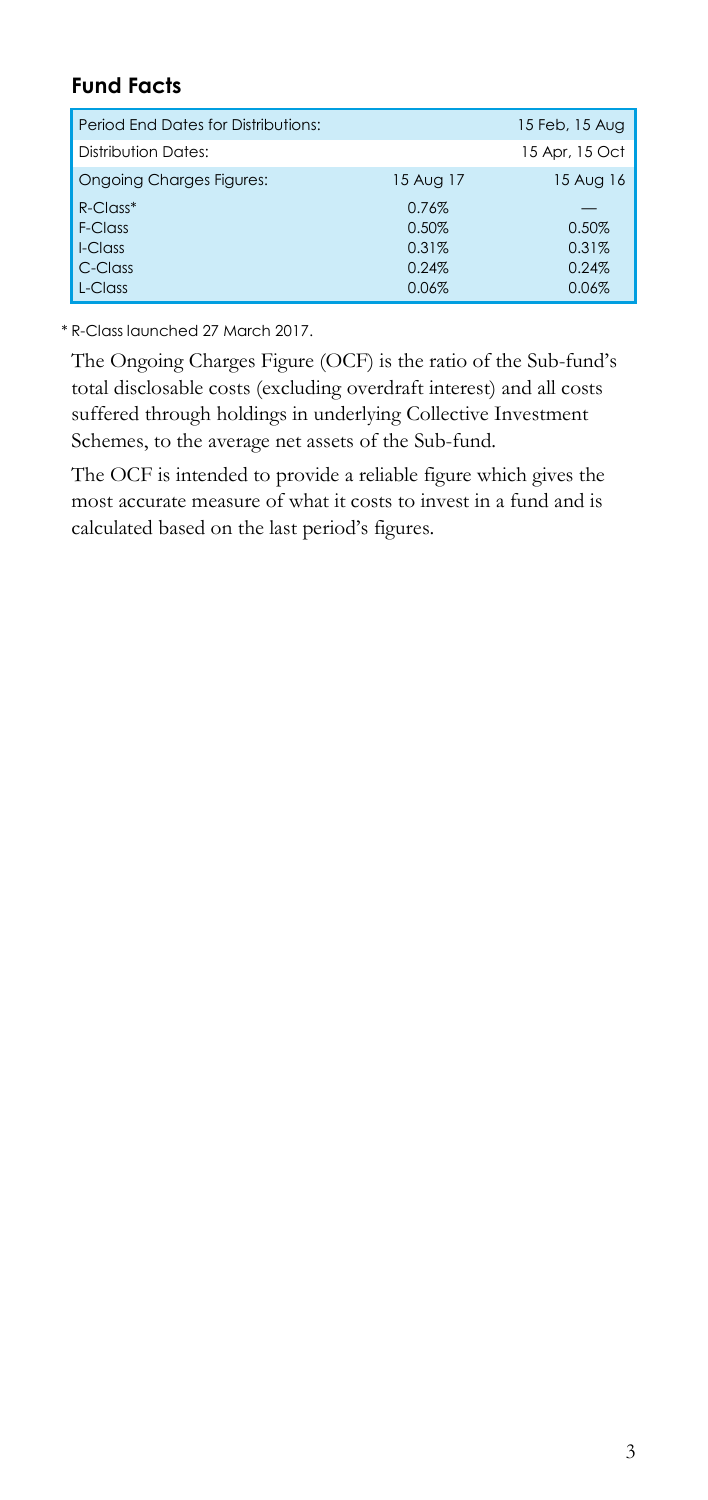### **Risk and Reward Profile**



- This risk and reward profile is based on historical data which may not be a reliable indication of the Sub-fund's risk and reward category in the future.
- The category is based on the rate at which the value of the Sub-fund and a representative mix of the underlying funds have moved up and down in the past.
- This Sub-fund is in category three because it invests, through other funds, in bonds, with some exposure to other asset types, mainly company shares. Bonds generally provide lower rewards and lower risks whereas company shares generally provide higher rewards and higher risks. The level of risk in the Sub-fund is managed by restricting the types and proportions of the assets it holds.
- The Sub-fund's category is not guaranteed to remain the same and may change over time.
- Even a fund in the lowest category is not a risk free investment.

The Sub-fund targets risk profile three as calculated by Distribution Technology. They are an independent agency who provide risk profiling tools to advisers and fund managers.

The Risk and Reward profile scale above is calculated differently to the Distribution Technology Risk Profiles. The Distribution Technology profiles range from 1 to 10 with 10 being the highest (rather than a scale of 1 to 7 for the Risk and Reward profile).

More information on the Distribution Technology risk profiles is shown in the Prospectus. Alternatively you can contact us with any queries.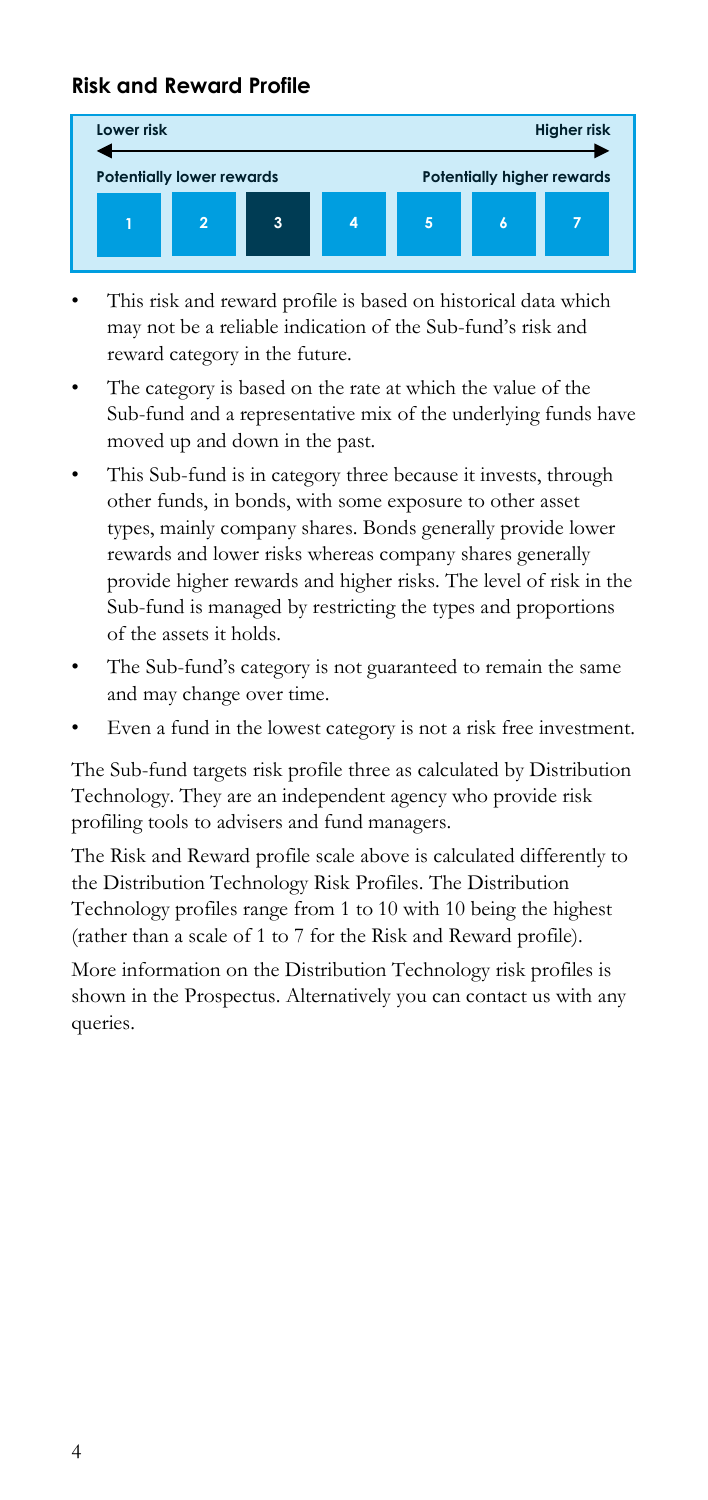# **Distribution Information**

# **R-Class**

The distribution payable on 15 October 2017 is 0.3285p per unit for distribution units and 0.3269p per unit for accumulation units.

# **F-Class**

The distribution payable on 15 October 2017 is 0.5454p per unit for distribution units and 0.5718p per unit for accumulation units.

# **I-Class**

The distribution payable on 15 October 2017 is 0.6035p per unit for distribution units and 0.6350p per unit for accumulation units.

# **C-Class**

The distribution payable on 15 October 2017 is 0.6253p per unit for distribution units and 0.6591p per unit for accumulation units.

# **L-Class**

The distribution payable on 15 October 2017 is 0.6791p per unit for distribution units.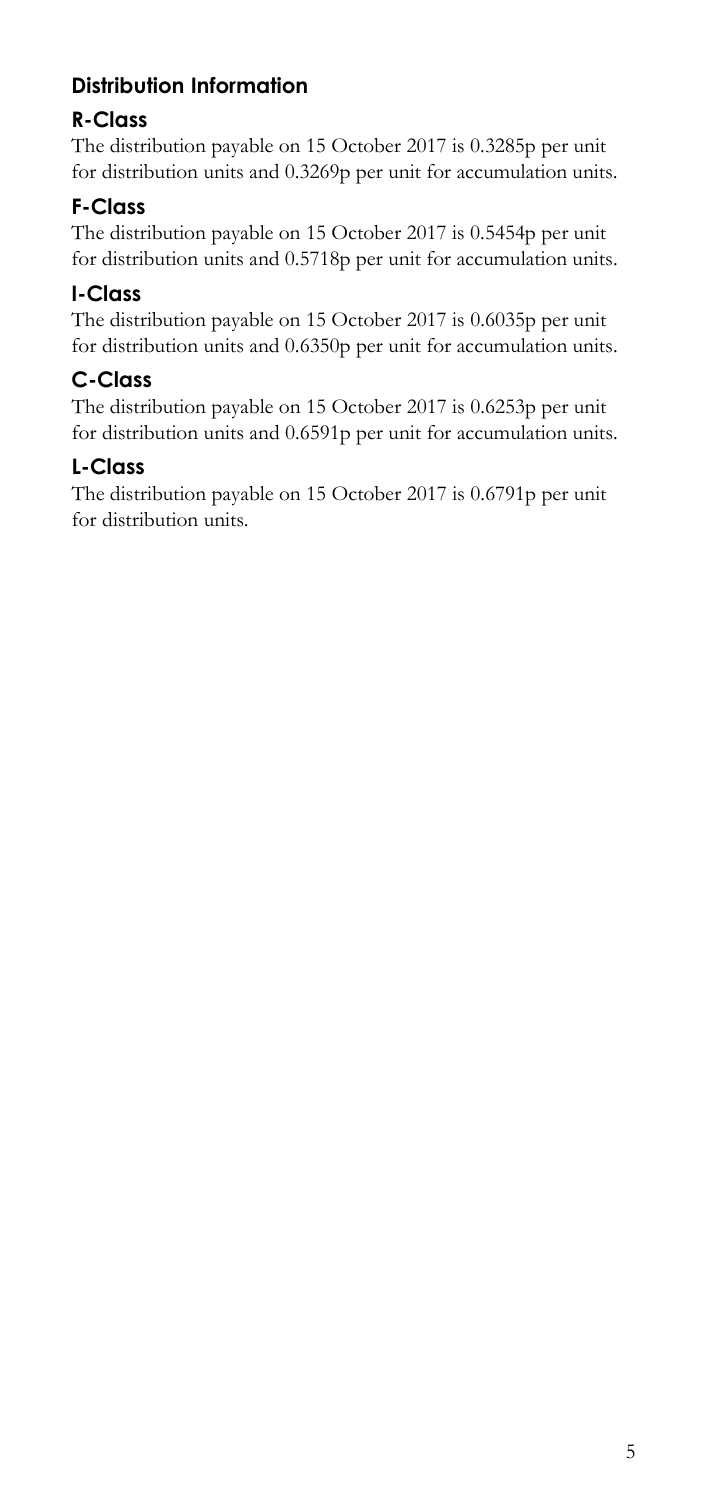# **Portfolio Information**

The top 10 holdings and their associated weighting at the current year end and preceding period end were:

| <b>Top 10 Holdings at</b><br><b>15 August 2017</b>                                          |                                         | <b>Top 10 Holdings at</b><br><b>15 August 2016</b>                                          |                                         |
|---------------------------------------------------------------------------------------------|-----------------------------------------|---------------------------------------------------------------------------------------------|-----------------------------------------|
| Holding                                                                                     | Percentage of<br><b>Net Asset Value</b> | Holdina                                                                                     | Percentage of<br><b>Net Asset Value</b> |
| Legal & General<br>All Stocks Gilt<br>Index Trust 'I' Inc.                                  | 11.04%                                  | Legal & General<br>All Stocks Gilt<br>Index Trust 'I' Inc.                                  | 12.51%                                  |
| Legal & General<br><b>Sterling Corporate Bond</b><br>Index Fund 'I' Inc.                    | 10.80%                                  | Legal & General<br><b>Sterling Corporate Bond</b><br>Index Fund 'I' Inc.                    | 10.74%                                  |
| Legal & General<br>Global Inflation Linked<br>Bond Index Fund 'I' Inc.                      | 10.53%                                  | Legal & General<br>Global Inflation Linked<br>Bond Index Fund 'I' Inc.                      | 9.91%                                   |
| Legal & General<br><b>Short Dated Sterling</b><br>Corporate Bond<br>Index Fund 'I' Inc.     | 8.23%                                   | Legal & General<br>UK Index Trust 'I' Inc.                                                  | 7.35%                                   |
| <b>LGIM Global Corporate</b><br>Bond Fund 'B' Acc                                           | 8.02%                                   | <b>LGIM Global Corporate</b><br>Bond Fund 'B' Acc                                           | 6.92%                                   |
| Legal & General<br><b>Emerging Markets</b><br>Government Bond (US\$)<br>Index Fund 'I' Inc. | 5.85%                                   | Legal & General<br>UK Property Fund 'L' Inc                                                 | 6.44%                                   |
| Legal & General<br>UK Property Fund 'L' Inc                                                 | 4.84%                                   | Legal & General<br>US Index Trust 'I' Inc.                                                  | 5.79%                                   |
| Legal & General<br>US Index Trust 'I' Inc.                                                  | 4.68%                                   | Legal & General<br>High Income Trust 'I' Inc                                                | 5.48%                                   |
| Legal & General<br>High Income Trust 'I' Inc                                                | 4.40%                                   | Legal & General<br><b>Emerging Markets</b><br>Government Bond (US\$)<br>Index Fund 'I' Inc. | 5.14%                                   |
| Legal & General<br>UK Index Trust 'L' Inc                                                   | 3.70%                                   | Legal & General<br>All Stocks Index Linked<br>Gilt Index Trust 'I' Inc.                     | 4.08%                                   |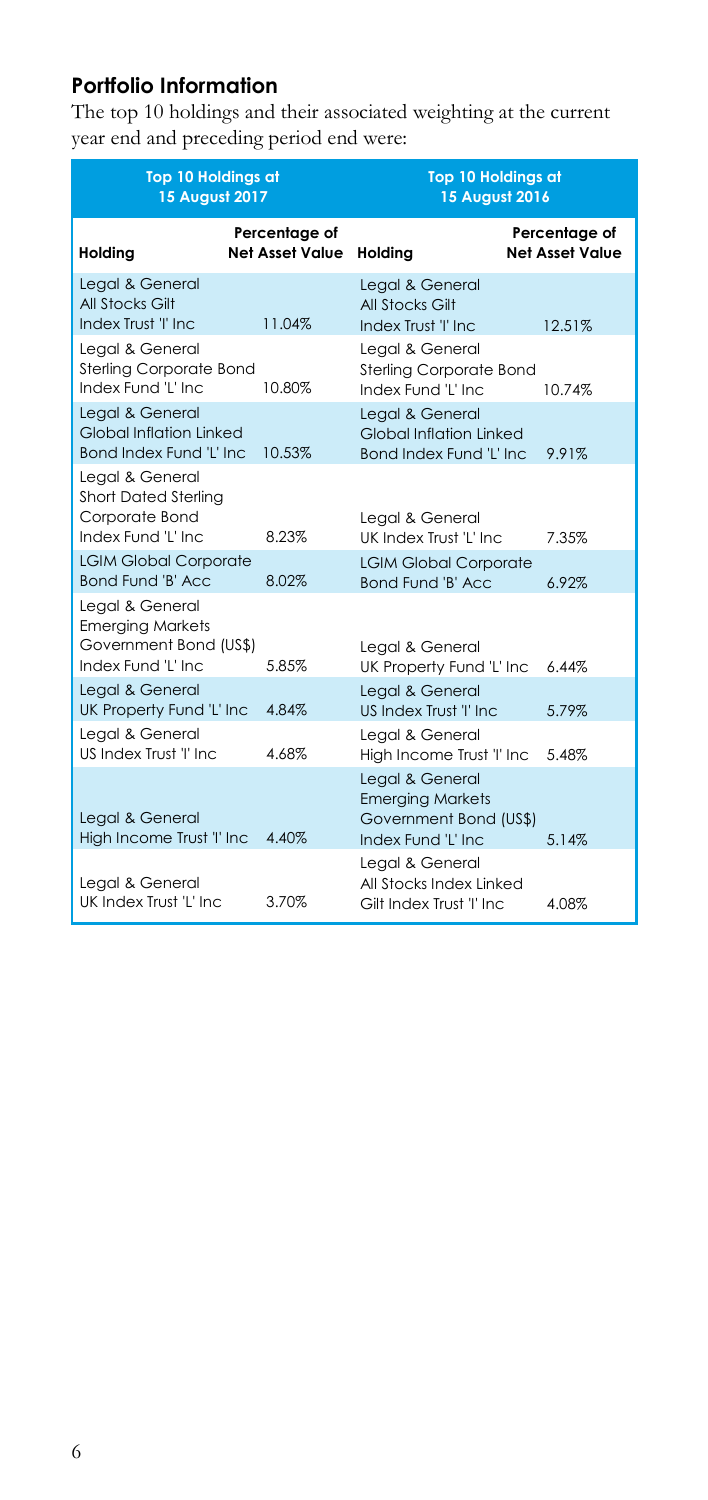

# **Fund Holdings as at 15 August 2017**



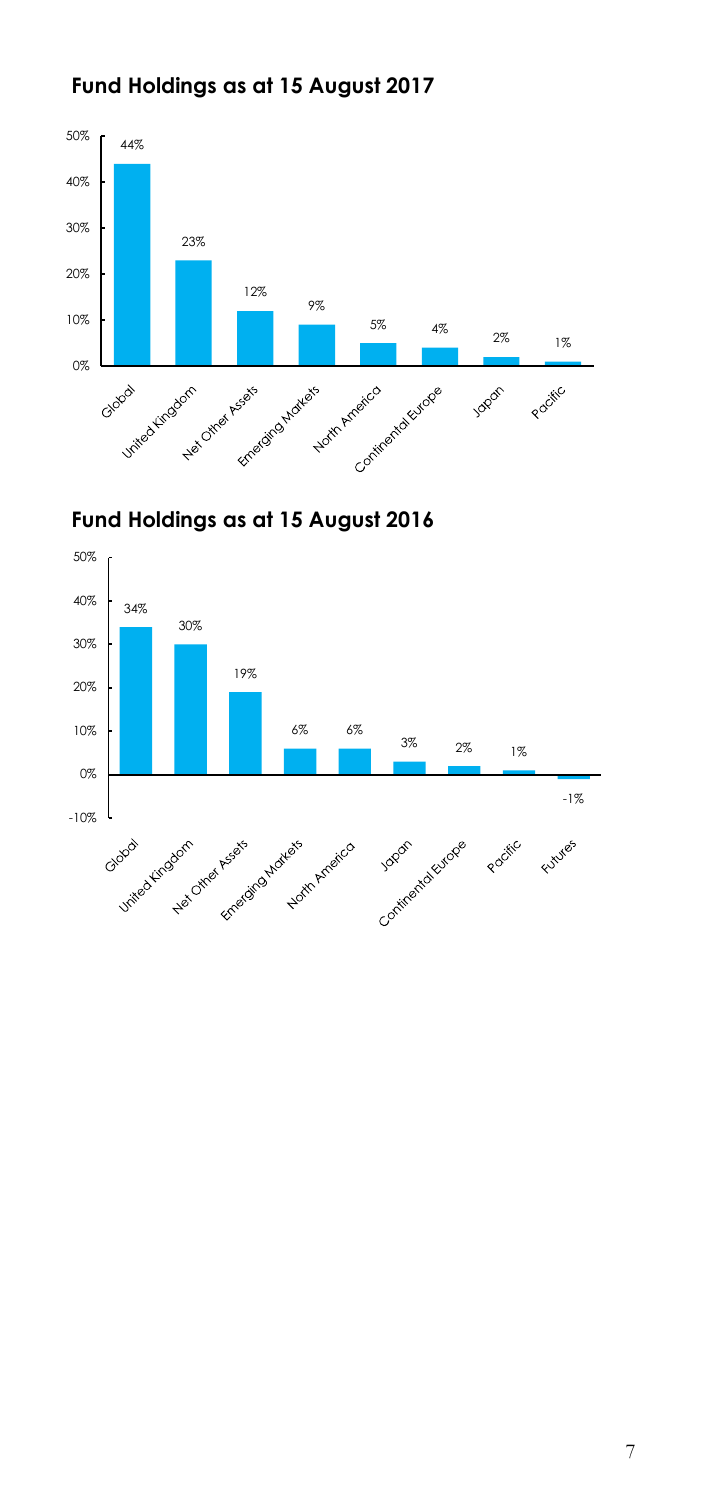### **Comparative Tables**

#### **R-Class Distribution Units**

#### **Change in Net Asset Value per Unit**

| <b>Accounting year ending</b>                      | 15/08/17^<br>(pence<br>per unit) |
|----------------------------------------------------|----------------------------------|
| Opening net asset value per unit                   | 50.00                            |
| Return before operating charges*                   | 1.01                             |
| Operating charges<br>(calculated on average price) | (0.15)                           |
| Return after operating charges*                    | 0.86                             |
| Distributions on income units                      | (0.33)                           |
| Closing net asset value per unit                   | 50.53                            |
| * after direct transaction costs of:               |                                  |

#### **Performance**

| Return after charges<br>1.72% |  |
|-------------------------------|--|
|-------------------------------|--|

#### **Other Information**

| Closing net asset value (£) | 5.971  |
|-----------------------------|--------|
| Closing number of units     | 11.817 |
| Operating chargest          | 0.76%  |
| Direct transaction costs    | 0.01%  |

#### **Prices**

| Highest unit price | 51.18p             |
|--------------------|--------------------|
| Lowest unit price  | 50.00 <sub>p</sub> |
|                    |                    |

^ R-Class launched 27 March 2017.

† Operating charges, otherwise known as the OCF is the ratio of the Sub-fund's total disclosable costs (excluding overdraft interest) to the average net assets of the Sub-fund. Included within the OCF are synthetic costs which include the OCF of the underlying funds weighted on the basis of their investment proportion.

**Past performance is not a guide to future performance.**

**The price of units and any income from them may go down as well as up.**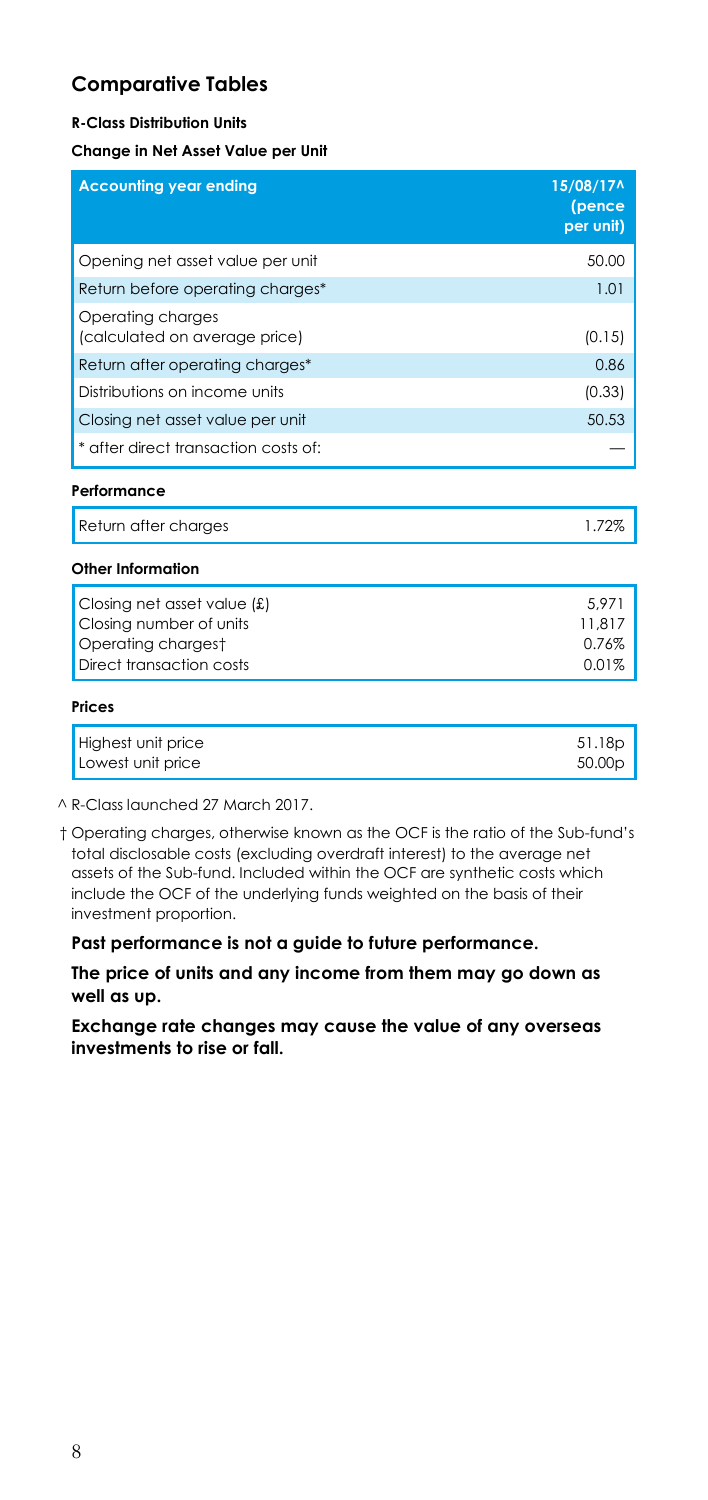#### **R-Class Accumulation Units**

#### **Change in Net Asset Value per Unit**

| <b>Accounting year ending</b>                      | 15/08/17^<br>(pence<br>per unit) |
|----------------------------------------------------|----------------------------------|
| Opening net asset value per unit                   | 50.00                            |
| Return before operating charges*                   | 1.01                             |
| Operating charges<br>(calculated on average price) | (0.15)                           |
| Return after operating charges*                    | 0.86                             |
| Distributions                                      | (0.33)                           |
| Retained distributions on<br>accumulation units    | 0.33                             |
| Closing net asset value per unit                   | 50.86                            |
| * after direct transaction costs of:               |                                  |

#### **Performance**

Return after charges 1.72%

#### **Other Information**

| Closing net asset value (£) | 185,500 |
|-----------------------------|---------|
| Closing number of units     | 364,724 |
| Operating chargest          | 0.76%   |
| Direct transaction costs    | 0.01%   |

#### **Prices**

| Highest unit price | 51.19 <sub>D</sub> |
|--------------------|--------------------|
| Lowest unit price  | 50.00 <sub>p</sub> |

^ R-Class launched 27 March 2017.

† Operating charges, otherwise known as the OCF is the ratio of the Sub-fund's total disclosable costs (excluding overdraft interest) to the average net assets of the Sub-fund. Included within the OCF are synthetic costs which include the OCF of the underlying funds weighted on the basis of their investment proportion.

**Past performance is not a guide to future performance.**

**The price of units and any income from them may go down as well as up.**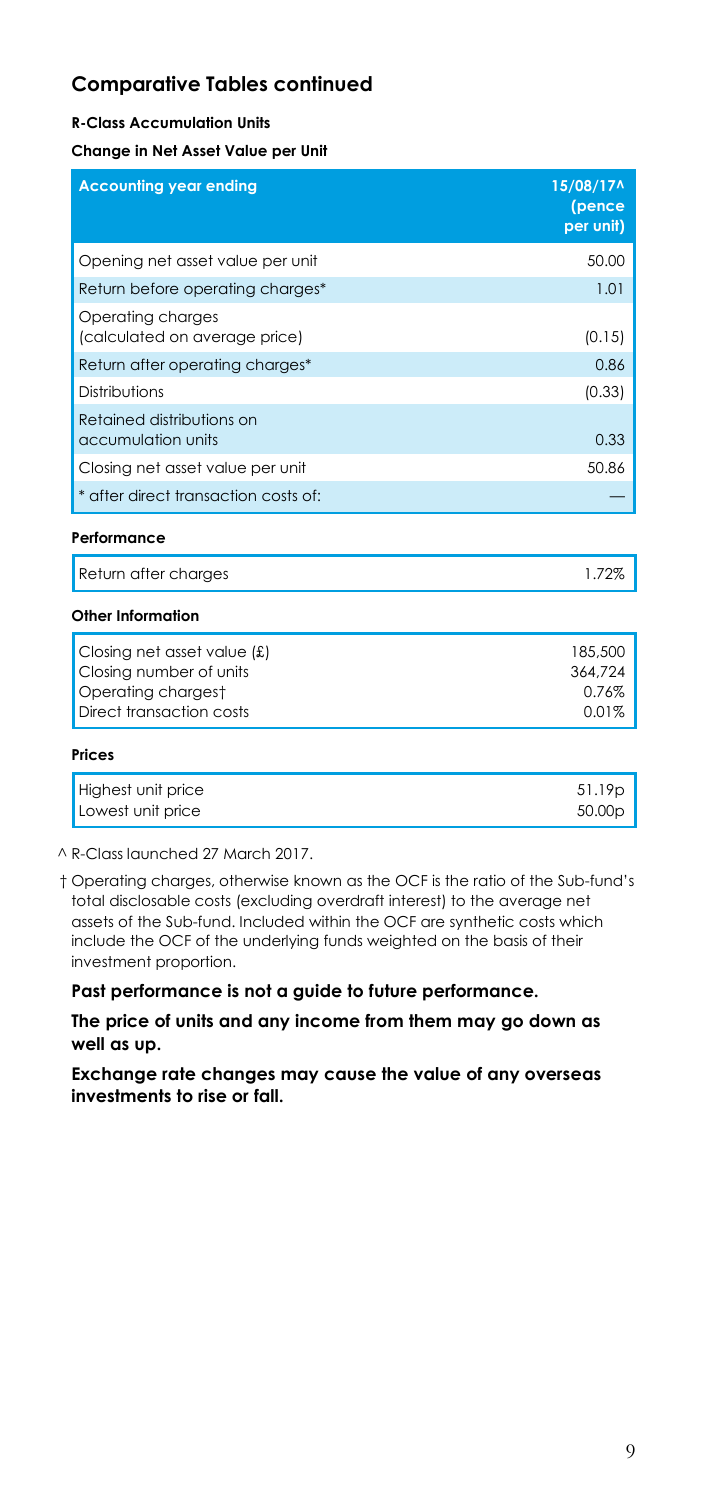#### **F-Class Distribution Units**

**Change in Net Asset Value per Unit**

| <b>Accounting year ending</b>                      | 15/08/17<br>(pence<br>per unit) | 15/08/16<br>(pence<br>per unit) | 15/06/15<br>(pence<br>per unit) |
|----------------------------------------------------|---------------------------------|---------------------------------|---------------------------------|
| Opening net asset value per unit                   | 59.25                           | 54.88                           | 51.60                           |
| Return before operating charges*                   | 2.13                            | 5.49                            | 4.22                            |
| Operating charges<br>(calculated on average price) | (0.30)                          | (0.28)                          | (0.26)                          |
| Return after operating charges*                    | 1.83                            | 5.21                            | 3.96                            |
| Distributions on income units                      | (0.93)                          | (0.84)                          | (0.68)                          |
| Closing net asset value per unit                   | 60.15                           | 59.25                           | 54.88                           |
| * after direct transaction costs of:               |                                 |                                 | 0.01                            |
| Performance                                        |                                 |                                 |                                 |
| Return after charges                               | 3.09%                           | 9.49%                           | 7.67%                           |
| Other Information                                  |                                 |                                 |                                 |
| Closing net asset value (£)                        | 48,712                          | 25.139                          | 1.063                           |
| Closing number of units                            | 80.982                          | 42,430                          | 1.937                           |
| Operating chargest<br>Direct transaction costs     | 0.50%<br>0.01%                  | 0.50%<br>0.01%                  | 0.50%<br>0.01%                  |
|                                                    |                                 |                                 |                                 |
| Prices                                             |                                 |                                 |                                 |
| Highest unit price<br>Lowest unit price            | 61.06p<br>58.00p                | 59.68p<br>53.67p                | 57.11p<br>51.60p                |

^ The accounting date changed from 15 June to 15 August 2016.

† Operating charges, otherwise known as the OCF is the ratio of the Sub-fund's total disclosable costs (excluding overdraft interest) to the average net assets of the Sub-fund. Included within the OCF are synthetic costs which include the OCF of the underlying funds weighted on the basis of their investment proportion.

**Past performance is not a guide to future performance.**

**The price of units and any income from them may go down as well as up.**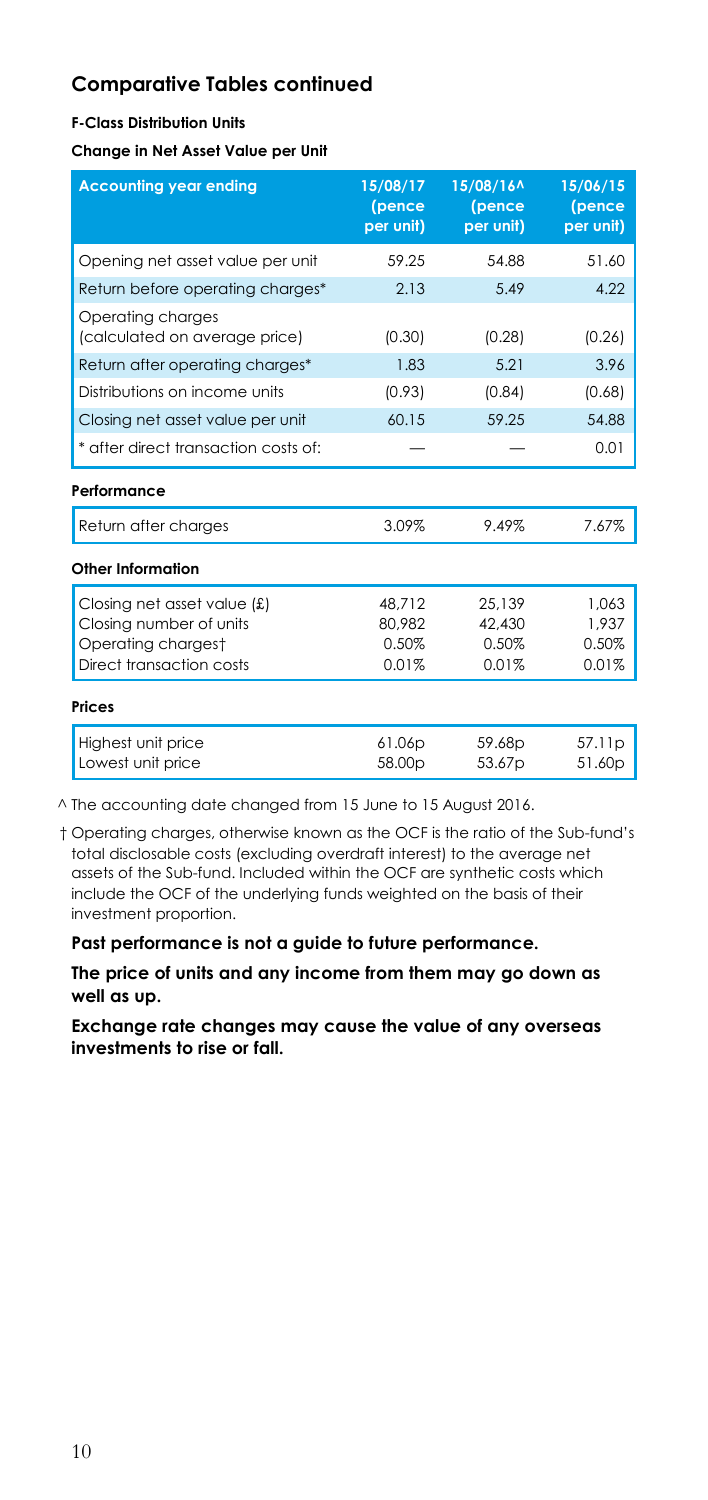#### **F-Class Accumulation Units**

**Change in Net Asset Value per Unit**

| <b>Accounting year ending</b>                                                                            | 15/08/17<br>(pence<br>per unit)          | 15/08/16^<br>(pence<br>per unit)     | 15/06/15<br>(pence<br>per unit)      |
|----------------------------------------------------------------------------------------------------------|------------------------------------------|--------------------------------------|--------------------------------------|
| Opening net asset value per unit                                                                         | 61.70                                    | 56.30                                | 52.34                                |
| Return before operating charges*                                                                         | 2.25                                     | 5.69                                 | 4.23                                 |
| Operating charges<br>(calculated on average price)                                                       | (0.31)                                   | (0.29)                               | (0.27)                               |
| Return after operating charges*                                                                          | 1.94                                     | 5.40                                 | 3.96                                 |
| Distributions                                                                                            | (0.97)                                   | (0.86)                               | (0.67)                               |
| Retained distributions on<br>accumulation units                                                          | 0.97                                     | 0.86                                 | 0.67                                 |
| Closing net asset value per unit                                                                         | 63.64                                    | 61.70                                | 56.30                                |
| * after direct transaction costs of:                                                                     |                                          |                                      | 0.01                                 |
| Performance                                                                                              |                                          |                                      |                                      |
| Return after charges                                                                                     | 3.14%                                    | 9.59%                                | 7.57%                                |
| Other Information                                                                                        |                                          |                                      |                                      |
| Closing net asset value (£)<br>Closing number of units<br>Operating chargest<br>Direct transaction costs | 708.964<br>1.114.108<br>0.50%<br>0.01%   | 367.659<br>595.851<br>0.50%<br>0.01% | 179.891<br>319,506<br>0.50%<br>0.01% |
| Prices                                                                                                   |                                          |                                      |                                      |
| Highest unit price<br>Lowest unit price                                                                  | 64.01 <sub>p</sub><br>60.40 <sub>p</sub> | 62.15p<br>55.04 <sub>p</sub>         | 58.24p<br>52.32p                     |

^ The accounting date changed from 15 June to 15 August 2016.

† Operating charges, otherwise known as the OCF is the ratio of the Sub-fund's total disclosable costs (excluding overdraft interest) to the average net assets of the Sub-fund. Included within the OCF are synthetic costs which include the OCF of the underlying funds weighted on the basis of their investment proportion.

**Past performance is not a guide to future performance.**

**The price of units and any income from them may go down as well as up.**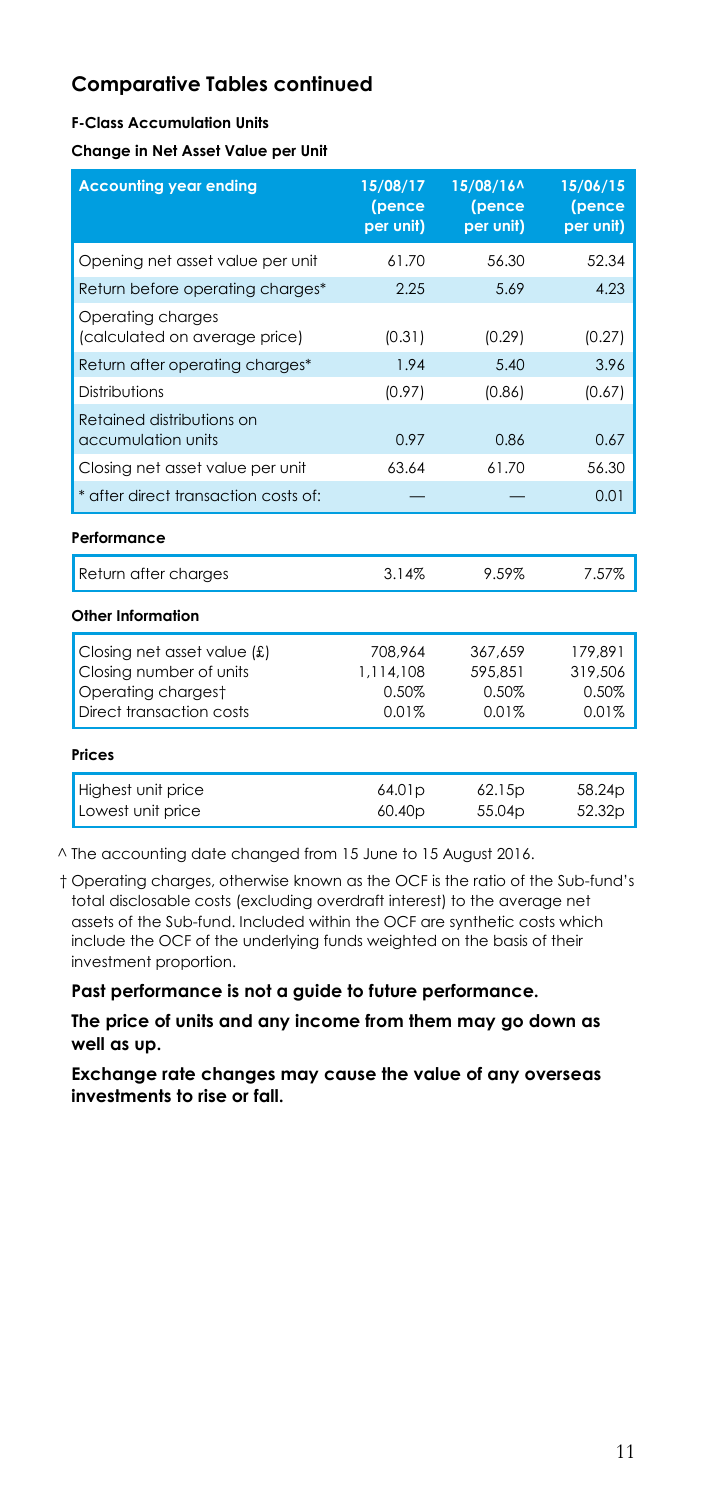#### **I-Class Distribution Units**

**Change in Net Asset Value per Unit**

| <b>Accounting year ending</b>                          | 15/08/17<br>(pence<br>per unit) | 15/08/16^<br>(pence<br>per unit) | 15/06/15<br>(pence<br>per unit) |
|--------------------------------------------------------|---------------------------------|----------------------------------|---------------------------------|
| Opening net asset value per unit                       | 59.24                           | 54.84                            | 51.57                           |
| Return before operating charges*                       | 2.13                            | 5.49                             | 4.15                            |
| Operating charges<br>(calculated on average price)     | (0.18)                          | (0.17)                           | (0.17)                          |
| Return after operating charges*                        | 1.95                            | 5.32                             | 3.98                            |
| Distributions on income units                          | (1.05)                          | (0.92)                           | (0.71)                          |
| Closing net asset value per unit                       | 60.14                           | 59.24                            | 54.84                           |
| * after direct transaction costs of:                   |                                 |                                  | 0.01                            |
| Performance                                            |                                 |                                  |                                 |
| Return after charges                                   | 3.29%                           | 9.70%                            | 7.72%                           |
| Other Information                                      |                                 |                                  |                                 |
| Closing net asset value (£)<br>Closing number of units | 10.035.831<br>16,686,151        | 7.822.094<br>13,203,263<br>0.31% | 2.790.252<br>5,087,857          |
| Operating chargest<br>Direct transaction costs         | 0.31%<br>0.01%                  | 0.01%                            | 0.31%<br>0.01%                  |
| Prices                                                 |                                 |                                  |                                 |
| Highest unit price<br>Lowest unit price                | 61.09p<br>58.02p                | 59.67p<br>53.65p                 | 57.07p<br>51.56p                |

^ The accounting date changed from 15 June to 15 August 2016.

† Operating charges, otherwise known as the OCF is the ratio of the Sub-fund's total disclosable costs (excluding overdraft interest) to the average net assets of the Sub-fund. Included within the OCF are synthetic costs which include the OCF of the underlying funds weighted on the basis of their investment proportion.

**Past performance is not a guide to future performance.**

**The price of units and any income from them may go down as well as up.**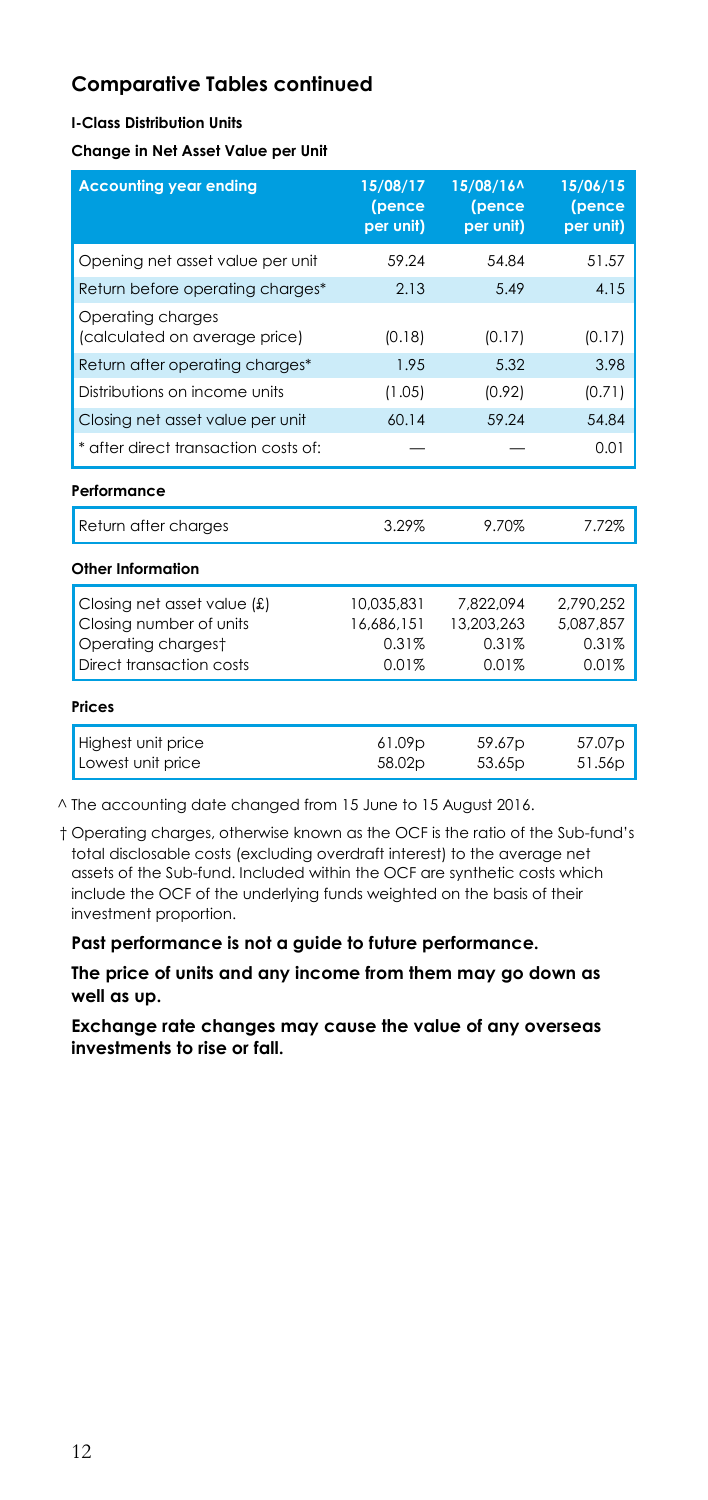#### **I-Class Accumulation Units**

**Change in Net Asset Value per Unit**

| <b>Accounting year ending</b>                                                                            | 15/08/17<br>(pence<br>per unit)              | 15/08/16^<br>(pence<br>per unit)             | 15/06/15<br>(pence<br>per unit)            |
|----------------------------------------------------------------------------------------------------------|----------------------------------------------|----------------------------------------------|--------------------------------------------|
| Opening net asset value per unit                                                                         | 61.96                                        | 56.44                                        | 52.39                                      |
| Return before operating charges*                                                                         | 2.24                                         | 5.70                                         | 4.22                                       |
| Operating charges<br>(calculated on average price)                                                       | (0.19)                                       | (0.18)                                       | (0.17)                                     |
| Return after operating charges*                                                                          | 2.05                                         | 5.52                                         | 4.05                                       |
| Distributions                                                                                            | (1.10)                                       | (0.95)                                       | (0.72)                                     |
| Retained distributions on<br>accumulation units                                                          | 1.10                                         | 0.95                                         | 0.72                                       |
| Closing net asset value per unit                                                                         | 64.01                                        | 61.96                                        | 56.44                                      |
| * after direct transaction costs of:                                                                     |                                              |                                              | 0.01                                       |
| Performance                                                                                              |                                              |                                              |                                            |
| Return after charges                                                                                     | 3.31%                                        | 9.78%                                        | 7.73%                                      |
| Other Information                                                                                        |                                              |                                              |                                            |
| Closing net asset value (£)<br>Closing number of units<br>Operating chargest<br>Direct transaction costs | 210,992,112<br>329.631.723<br>0.31%<br>0.01% | 113,065,138<br>182.480.817<br>0.31%<br>0.01% | 47,638,128<br>84,408,551<br>0.31%<br>0.01% |
| Prices                                                                                                   |                                              |                                              |                                            |
| Highest unit price<br>Lowest unit price                                                                  | 64.37p<br>60.68p                             | 62.41p<br>55.19 <sub>p</sub>                 | 58.37p<br>52.36p                           |

^ The accounting date changed from 15 June to 15 August 2016.

† Operating charges, otherwise known as the OCF is the ratio of the Sub-fund's total disclosable costs (excluding overdraft interest) to the average net assets of the Sub-fund. Included within the OCF are synthetic costs which include the OCF of the underlying funds weighted on the basis of their investment proportion.

**Past performance is not a guide to future performance.**

**The price of units and any income from them may go down as well as up.**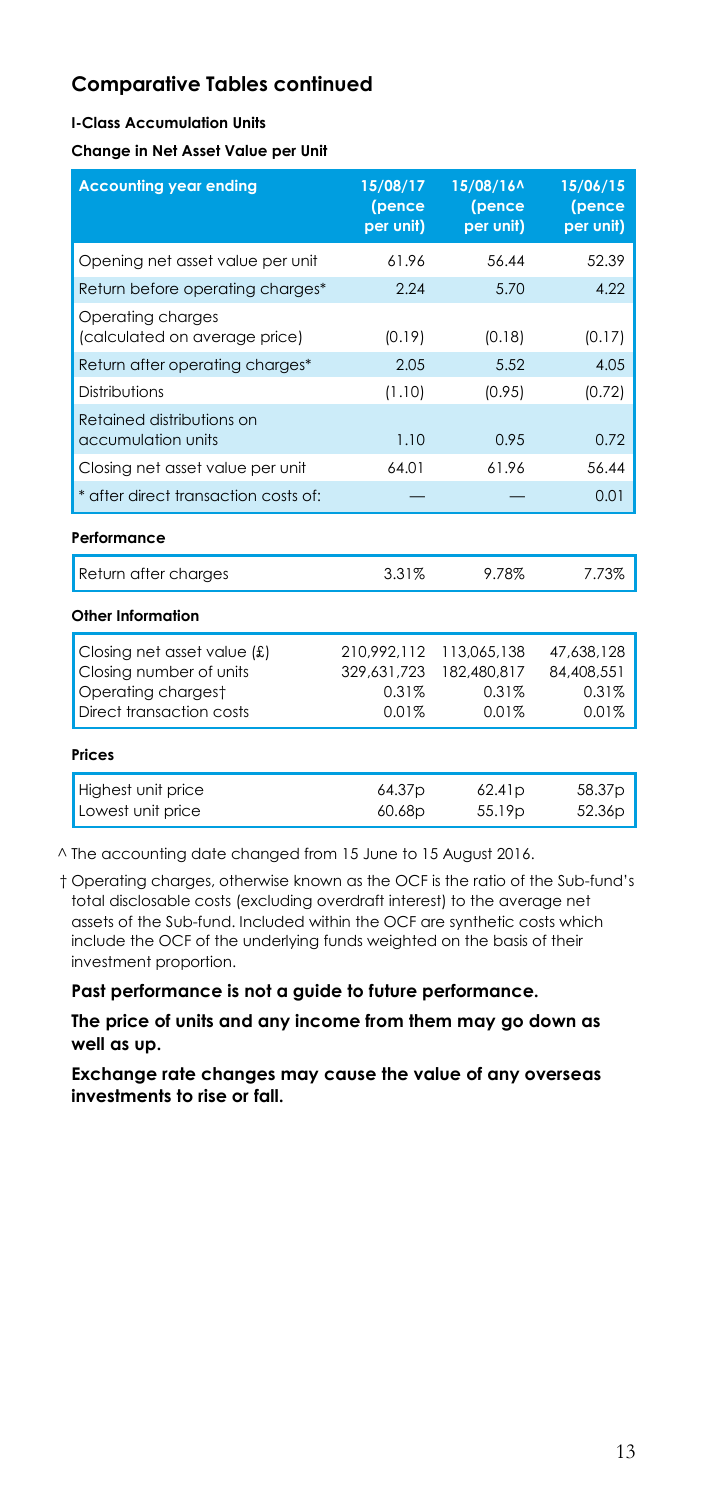#### **C-Class Distribution Units**

**Change in Net Asset Value per Unit**

| <b>Accounting year ending</b>                      | 15/08/17<br>(pence<br>per unit) | 15/08/16^<br>(pence<br>per unit) | 15/06/15<br>(pence<br>per unit) |
|----------------------------------------------------|---------------------------------|----------------------------------|---------------------------------|
| Opening net asset value per unit                   | 59.25                           | 54.84                            | 51.58                           |
| Return before operating charges*                   | 2.13                            | 5.49                             | 4.16                            |
| Operating charges<br>(calculated on average price) | (0.14)                          | (0.13)                           | (0.13)                          |
| Return after operating charges*                    | 1.99                            | 5.36                             | 4.03                            |
| Distributions on income units                      | (1.08)                          | (0.95)                           | (0.77)                          |
| Closing net asset value per unit                   | 60.16                           | 59.25                            | 54.84                           |
| * after direct transaction costs of:               |                                 |                                  | 0.01                            |
| Performance                                        |                                 |                                  |                                 |
| Return after charges                               | 3.36%                           | 9.77%                            | 7.81%                           |
| Other Information                                  |                                 |                                  |                                 |
| Closing net asset value (£)                        | 4,640,740                       | 3.591.932                        | 880.651                         |
| Closing number of units                            | 7.714.294                       | 6.062.403                        | 1,605.911                       |
| Operating chargest                                 | 0.24%                           | 0.24%                            | 0.24%                           |
| Direct transaction costs                           | 0.01%                           | 0.01%                            | 0.01%                           |
| Prices                                             |                                 |                                  |                                 |
| Highest unit price                                 | 61.12p                          | 59.68p                           | 57.06p                          |
| Lowest unit price                                  | 58.04 <sub>p</sub>              | 53.65p                           | 51.57p                          |

^ The accounting date changed from 15 June to 15 August 2016.

† Operating charges, otherwise known as the OCF is the ratio of the Sub-fund's total disclosable costs (excluding overdraft interest) to the average net assets of the Sub-fund. Included within the OCF are synthetic costs which include the OCF of the underlying funds weighted on the basis of their investment proportion.

**Past performance is not a guide to future performance.**

**The price of units and any income from them may go down as well as up.**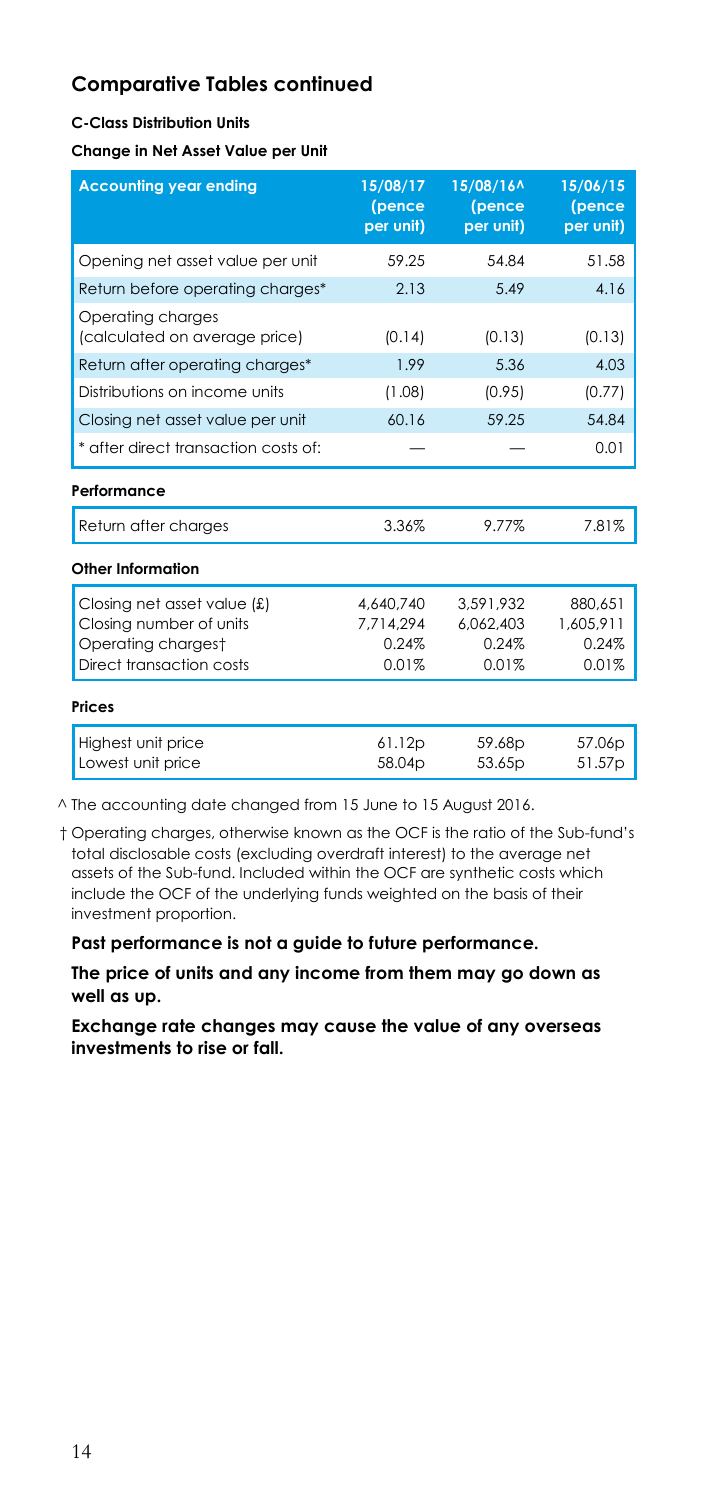#### **C-Class Accumulation Units**

**Change in Net Asset Value per Unit**

| <b>Accounting year ending</b>                                                                            | 15/08/17<br>(pence<br>per unit)            | 15/08/16^<br>(pence<br>per unit)           | 15/06/15<br>(pence<br>per unit)            |
|----------------------------------------------------------------------------------------------------------|--------------------------------------------|--------------------------------------------|--------------------------------------------|
| Opening net asset value per unit                                                                         | 62.06                                      | 56.50                                      | 52.38                                      |
| Return before operating charges*                                                                         | 2.25                                       | 5.70                                       | 4.26                                       |
| Operating charges<br>(calculated on average price)                                                       | (0.15)                                     | (0.14)                                     | (0.14)                                     |
| Return after operating charges*                                                                          | 2.10                                       | 5.56                                       | 4.12                                       |
| Distributions                                                                                            | (1.14)                                     | (0.98)                                     | (0.78)                                     |
| Retained distributions on<br>accumulation units                                                          | 1.14                                       | 0.98                                       | 0.78                                       |
| Closing net asset value per unit                                                                         | 64.16                                      | 62.06                                      | 56.50                                      |
| * after direct transaction costs of:                                                                     |                                            |                                            | 0.01                                       |
| Performance                                                                                              |                                            |                                            |                                            |
| Return after charges                                                                                     | 3.38%                                      | 9.84%                                      | 7.87%                                      |
| Other Information                                                                                        |                                            |                                            |                                            |
| Closing net asset value (£)<br>Closing number of units<br>Operating chargest<br>Direct transaction costs | 31,146,649<br>48,547,057<br>0.24%<br>0.01% | 24,797,240<br>39.954.350<br>0.24%<br>0.01% | 10,392,946<br>18.395.702<br>0.24%<br>0.01% |
| Prices                                                                                                   |                                            |                                            |                                            |
| Highest unit price<br>Lowest unit price                                                                  | 64.52p<br>60.80p                           | 62.51p<br>55.25 <sub>p</sub>               | 58.39 <sub>p</sub><br>52.37 <sub>p</sub>   |

^ The accounting date changed from 15 June to 15 August 2016.

† Operating charges, otherwise known as the OCF is the ratio of the Sub-fund's total disclosable costs (excluding overdraft interest) to the average net assets of the Sub-fund. Included within the OCF are synthetic costs which include the OCF of the underlying funds weighted on the basis of their investment proportion.

**Past performance is not a guide to future performance.**

**The price of units and any income from them may go down as well as up.**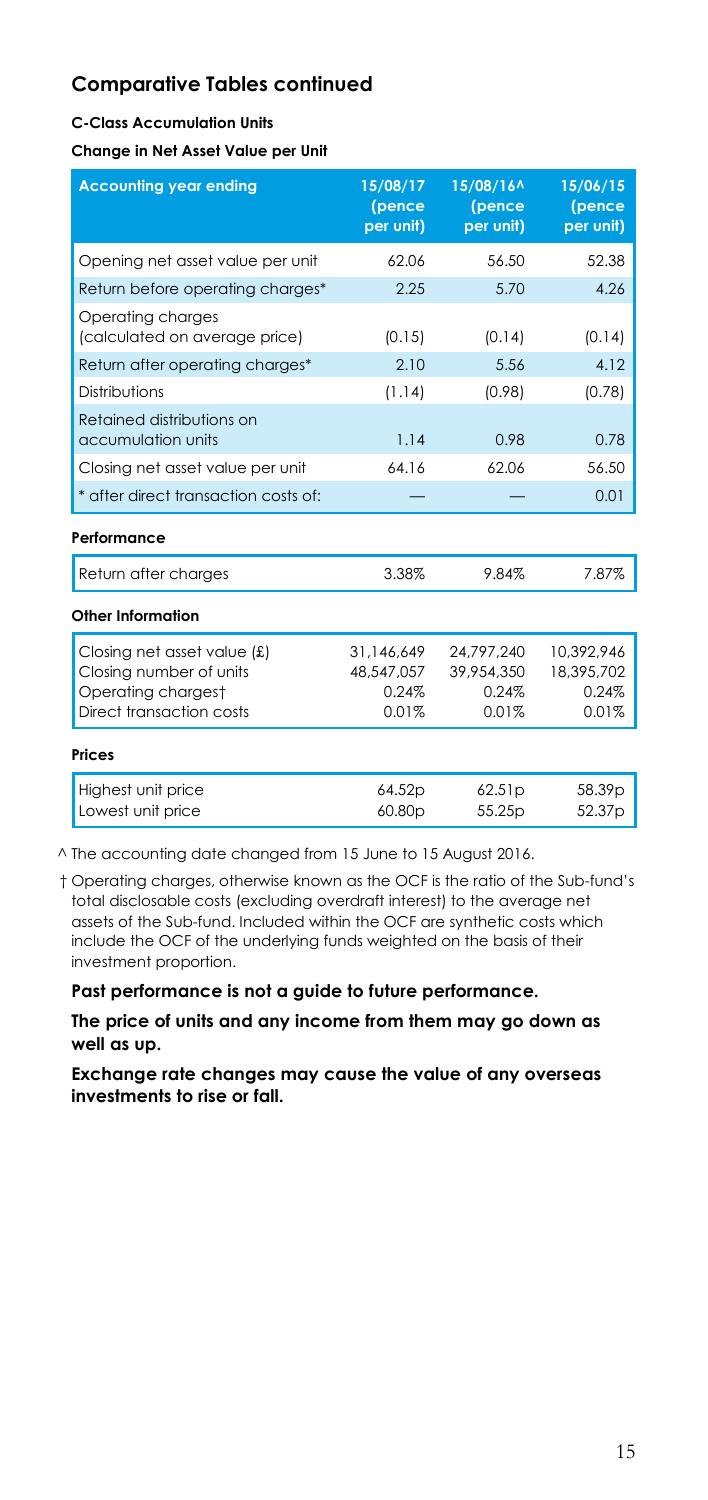#### **L-Class Distribution Units**

**Change in Net Asset Value per Unit**

| <b>Accounting year ending</b>                      | 15/08/17<br>(pence<br>per unit) | 15/08/16^<br>(pence<br>per unit) | 15/06/15<br>(pence<br>per unit) |
|----------------------------------------------------|---------------------------------|----------------------------------|---------------------------------|
| Opening net asset value per unit                   | 59.29                           | 54.89                            | 51.61                           |
| Return before operating charges*                   | 2.20                            | 5.46                             | 4.06                            |
| Operating charges<br>(calculated on average price) | (0.04)                          | (0.03)                           | (0.03)                          |
| Return after operating charges*                    | 2.16                            | 5.43                             | 4.03                            |
| Distributions on income units                      | (1.20)                          | (1.03)                           | (0.75)                          |
| Closing net asset value per unit                   | 60.25                           | 59.29                            | 54.89                           |
| * after direct transaction costs of:               |                                 |                                  | 0.01                            |
| Performance                                        |                                 |                                  |                                 |
| Return after charges                               | 3.64%                           | 9.91%                            | 7.81%                           |
| Other Information                                  |                                 |                                  |                                 |
| Closing net asset value (£)                        | 629                             | 619                              | 573                             |
| Closing number of units                            | 1.044                           | 1.044                            | 1.044                           |
| Operating chargest                                 | 0.06%                           | 0.06%                            | 0.06%                           |
| Direct transaction costs                           | 0.01%                           | 0.01%                            | 0.01%                           |
| Prices                                             |                                 |                                  |                                 |
| Highest unit price<br>Lowest unit price            | 61.27p<br>58.12p                | 59.77p<br>53.74p                 | 57.18p<br>51.61p                |

^ The accounting date changed from 15 June to 15 August 2016.

† Operating charges, otherwise known as the OCF is the ratio of the Sub-fund's total disclosable costs (excluding overdraft interest) to the average net assets of the Sub-fund. Included within the OCF are synthetic costs which include the OCF of the underlying funds weighted on the basis of their investment proportion.

**Past performance is not a guide to future performance.**

**The price of units and any income from them may go down as well as up.**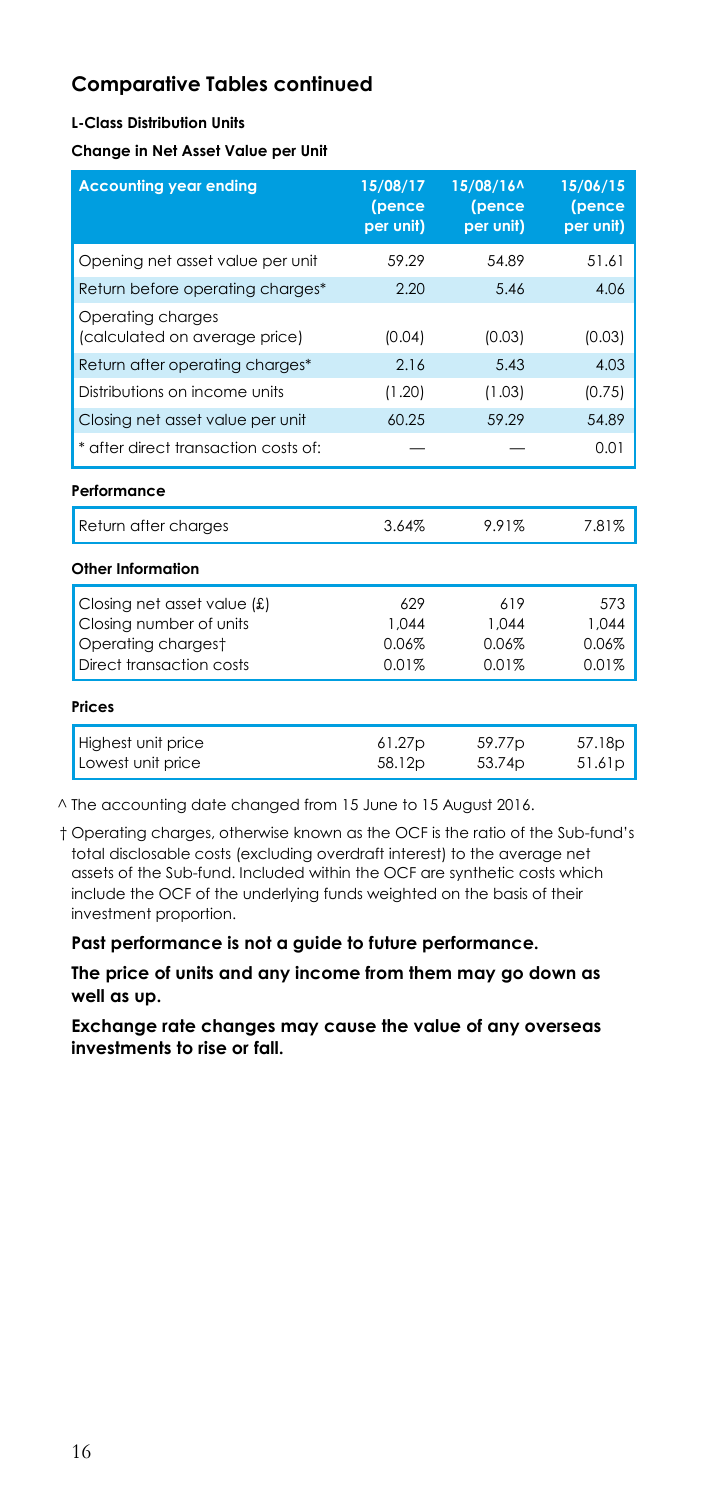### **Manager's Investment Report**

During the year under review, the bid price of the Sub-fund's F-Class accumulation units rose by 3.14%.

#### **Past performance is not a guide to future performance. The value of investments and any income from them may go down as well as up.**

#### **Exchange rate changes may cause the value of any overseas investments to rise or fall.**

#### **Market/Economic Review**

Equity markets recorded double-digit percentage gains as investors became more positive on the prospects for global economic growth. Globally, equities have also been underpinned by companies buying back their own shares. Since the turn of the calendar year however, there has been a cooling of the so-called reflation trade that dominated equity markets in the latter half of 2016 when commodity-related sectors and financials performed relatively well. Instead, investors favoured more defensive sectors such as consumer staples and healthcare as central banks signalled the prolonged era of ultra-loose monetary policy was coming to an end. In contrast, sectors closely correlated with bonds struggled, such as utilities and telecommunications, as bond markets globally sold off. Energy stocks have also underperformed as Organisation of Petroleum Exporting Countries (OPEC)'s move to introduce production quotas has failed to restore equilibrium in global oil markets, as North American shale inventories have risen. Amongst developed markets Europe outperformed, reflecting growing confidence over the economic outlook and a reduction in political risks in early 2017. Emerging markets outperformed the World Index as investors became less concerned about the risk of protectionist US trade policies.

Although the major government bond markets were initially underpinned by demand from risk-averse investors, as interest rates remained very low worldwide, an improving global growth outlook and rising inflationary pressures meant most government bond markets recorded a loss over the year. Since late 2016 longer-term interest rates in the major economies have moved higher, particularly in the US where investors discounted Fed rate hikes and looser fiscal policy, but also latterly in Europe as the European Central Bank signalled it may begin tapering its quantitative easing (QE) programme earlier than expected. In the UK the sharp, post-referendum devaluation of Sterling raised expectations that inflation will accelerate over the coming year and consequently index-linked gilts outperformed their conventional counterparts.

The Bank of England's decision to add high quality corporate bonds to its QE programme in August provided a much-needed boost for Sterling-denominated bonds and sparked a wave of new issuance. Emerging bond markets have attracted substantial inflows from international investors looking for higher levels of income, outperforming major government bond markets.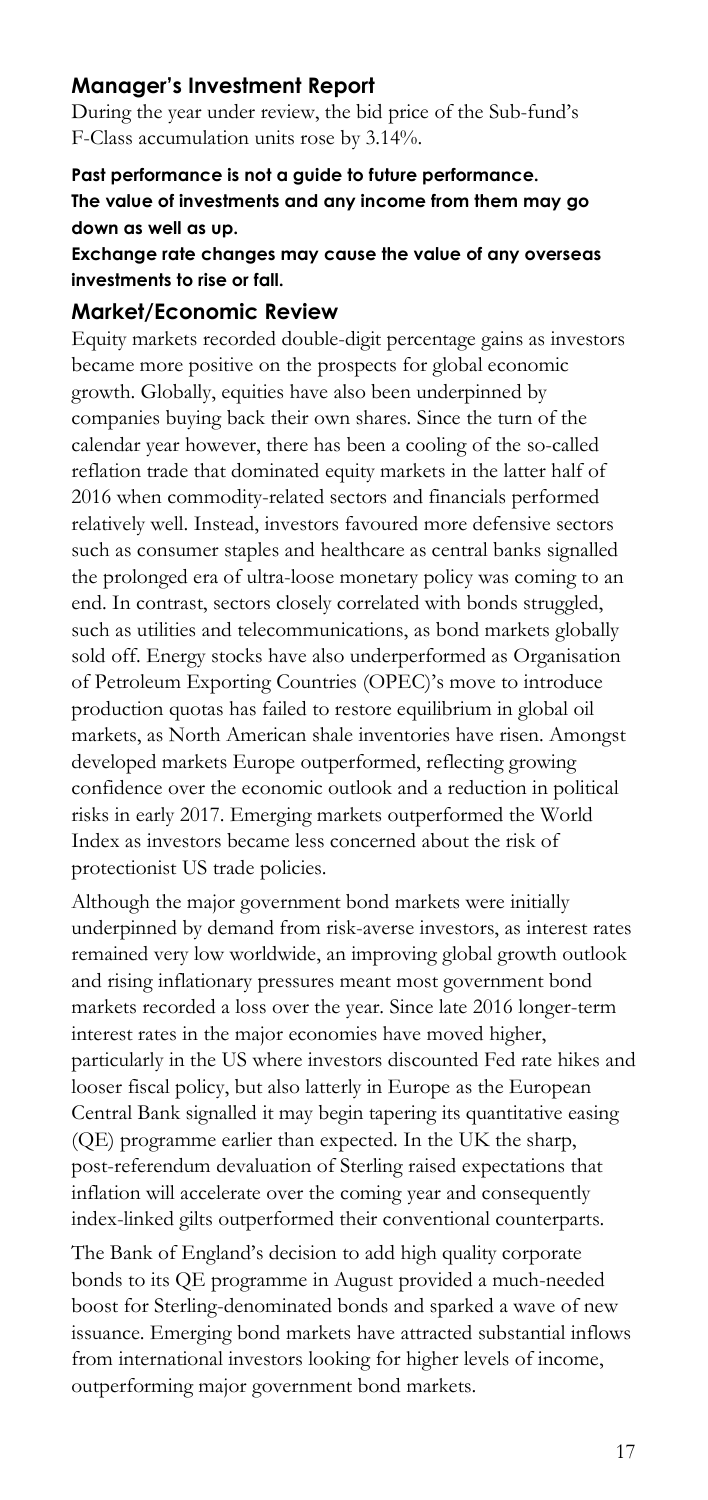# **Manager's Investment Report continued**

# **Fund Review**

The Sub-fund delivered a modest positive return over the review year. Risk assets performed well against the backdrop of positive global economic data and subdued volatility despite political and central bank announcements. Equities largely performed well over the review year as emerging markets clawed back some of their underperformance in the wake of President Trump's election.

The Sub-fund's holdings in UK equities contributed to Sub-fund performance; however, UK government bonds both nominal and inflation-linked proved a slight drag in the later months. Our positive bias towards Sterling added to returns as a result of its relative strength over the review year.

As spreads narrowed and yields climbed, we added to Sub-fund duration and have begun gradually decreasing the Sub-fund's exposure to high yield debt. In order to manage political event risk more effectively, we reduced Sterling exposure in favour of the US Dollar.

We added a position in Australian government bonds using futures, one of the highest yielding developed bond markets globally. We also introduced exposure to more defensive utilities within our European equity allocation, which reflect outstanding value relative to other sectors.

### **Outlook**

Over the recent months, our core investment views have remained largely unchanged. Our economic outlook of mid-cycle expansion is consistent with steady but unspectacular returns, but we continue to worry about the latent systemic risks overlooked by the market.

Global trade will likely continue to grow this year, provided that consumers are supported by more favourable labour market conditions and manufacturing continues to grow. Higher bank lending, especially in the Eurozone, should help too. However, there are several headwinds on the horizon. The recent decline in oil prices will likely weigh on the fuels trade. Some slowdown in Chinese growth can also affect global trade in the second half of 2017. Any correction in now fairly buoyant asset prices could affect sentiment. In particular, rising protectionism and lower cross-border investment will likely prevent the return to pre-crisis growth rates. Any wholesale retreat from global integration would act as a structural headwind to trade with particularly negative implications for emerging markets.

Legal & General Investment Management Limited (Investment Adviser) 15 September 2017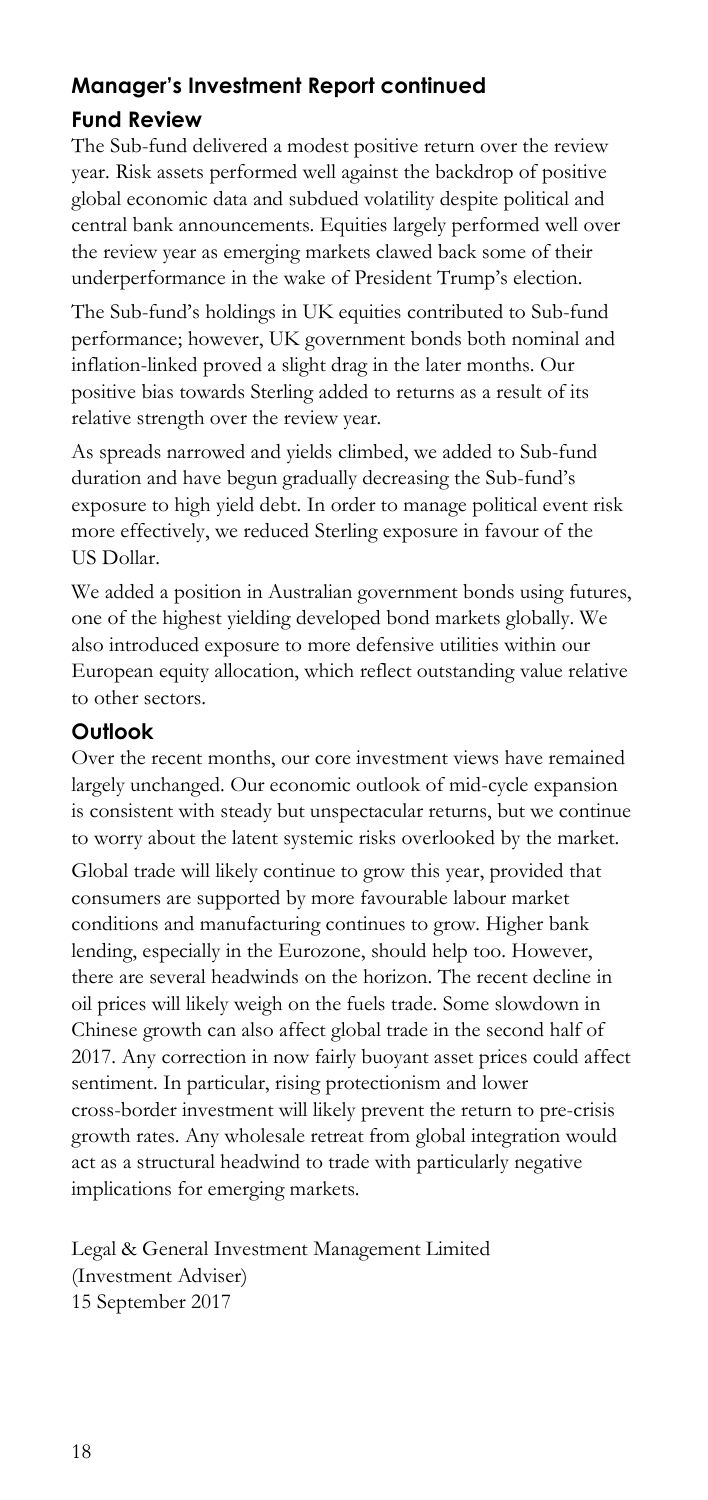# **Manager's Report and Accounts**

Copies of the most recent Interim and Annual Long Form Manager's Reports are available free of charge by telephoning 0370 050 0955, by writing to the Manager or are available on the internet at www.legalandgeneral.com/investments/fundinformation/managers-reports.

Call charges will vary. We may record and monitor calls.

### **EU Savings Directive**

The Sub-fund has been reviewed against the requirements of the Directive 2003/48/EC on Taxation of savings in the form of interest payments (ESD), following the HM Revenue & Customs debt investment reporting guidance notes.

Under the Directive, information is collected about the payment of distributions to residents in certain other countries and is reported to HM Revenue & Customs to be exchanged with Tax authorities in those countries.

The Sub-fund falls within the 25% debt investment reporting threshold. This means that details of all distributions and redemption proceeds paid to non UK investors will be reported by Legal & General (Unit Trust Managers) Limited to HM Revenue & Customs to be exchanged with the relevant Tax authorities.

### **Dual Pricing Arrangement**

The Manager's fixed dual pricing arrangement has a set spread to account for the costs of transacting in a particular Sub-fund. Where the Manager operates a box through which unit subscriptions and unit redemptions are netted into a single trade instruction to the Trustee, the netting reduces the actual transaction costs and this generates a revenue to the Manager. The revenue generated from this activity is calculated on a monthly basis and returned to the Sub-fund in the form of a payment from the Manager. This provides an enhanced return to the Sub-fund, through the size of any return will be dependent on the size of subscriptions and redemptions.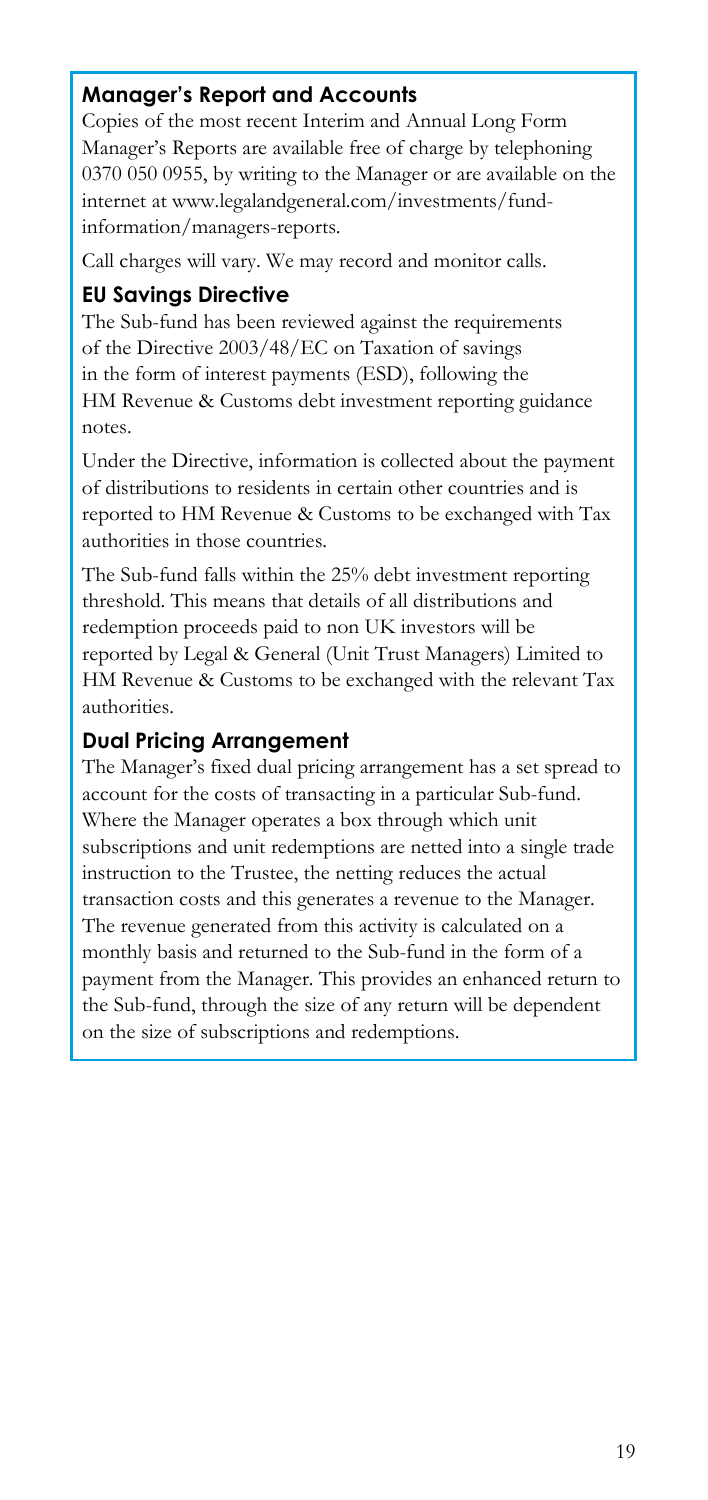# **Minimum Investment Amounts**

The minimum initial lump sum investment amounts for each class are as follows:

| R-Class | 4.500                          |
|---------|--------------------------------|
| F-Class | $\sqrt{500}$                   |
| I-Class | $\textcolor{red}{f_1,000,000}$ |
| C-Class | f100,000,000                   |
| L-Class | $\sqrt{.500,000}$              |

In addition, monthly contributions can be made into the R-Class and F-Class with a minimum amount of  $f<sub>1</sub>50$  per month.

F-Class units are only available to:

- i) investors who have received advice from authorised intermediaries and platforms in relation to their investment in units in the Sub-fund and
- ii) authorised intermediaries or distributers who the Manager reasonably considers will adequately bear the costs of marketing to and acquiring investors at no or limited cost to the Manager, and to whom the Manager has confirmed that such distributer or investor meets the criteria for investment in such units.

C-Class units are only available to distributors who actively market and distribute such units (or whom the Manager believes intends to do so) and to whom the Manager has confirmed by letter that they meet the criteria for investment in such units.

L-Class is not available to retail customers and is intended only for investment by Legal & General group companies.

#### **Other Information**

The information in this report is designed to enable unitholders to understand how the Sub-fund has performed during the year under review and how it is invested at the year end. Further information on the activities and performance of the Sub-fund can be obtained by telephoning 0370 050 0955 or by writing to the Manager.

Call charges will vary. We may record and monitor calls.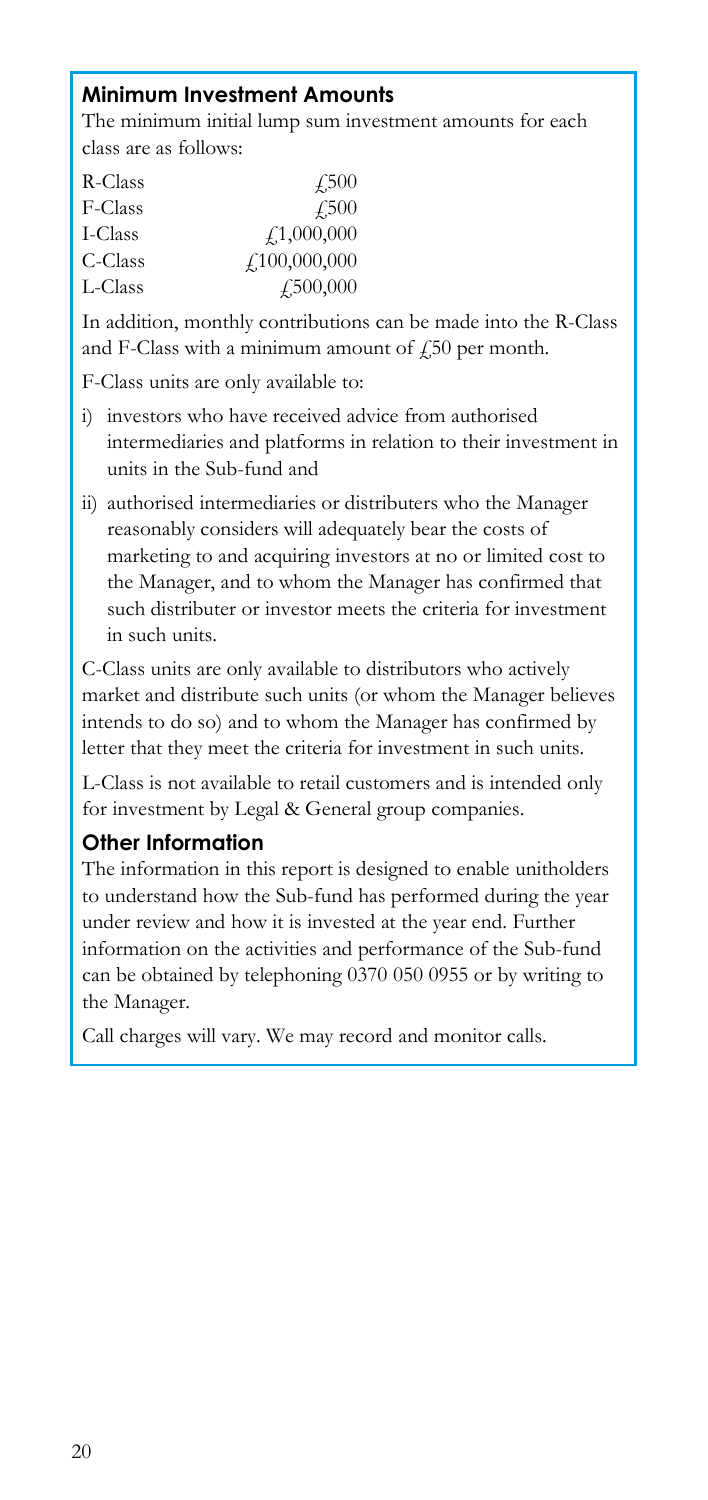# **Significant Changes**

# **New Unit Class: R-Class**

With effect from 27 March 2017, R-Class units have launched within each Sub-fund with accumulation and distribution units available.

# **Change in Investment Objective and Policy**

As disclosed on page 1, the Investment Objective and Policy has changed for the Sub-fund on 3 July 2017.

# **Change of Distribution Type**

With effect from 3 July 2017, the form in which any income payments are made from this Sub-fund has changed from Dividend payments to Interest payments. The Manager is making this change as it will be more tax efficient for the Sub-fund. However any increase in performance may be offset or even reversed depending on the tax position of each investor. If you are unsure of how this change will affect you, we recommend seeking specialist tax advice. This change will not affect the management or investment process of the Sub-fund.

# **Authorised Fund Manager**

Legal & General (Unit Trust Managers) Limited Registered in England and Wales No. 01009418 Registered office: One Coleman Street, London EC2R 5AA Telephone: 0370 050 3350 Authorised and regulated by the Financial Conduct Authority

Call charges will vary. We may record and monitor calls.

# **Trustee**

Northern Trust Global Services Limited 50 Bank Street, Canary Wharf, London E14 5NT Authorised by the Prudential Regulation Authority and regulated by the Financial Conduct Authority and the Prudential Regulation Authority

# **Independent Auditors**

PricewaterhouseCoopers LLP 7 More London Riverside London SE1 2RT